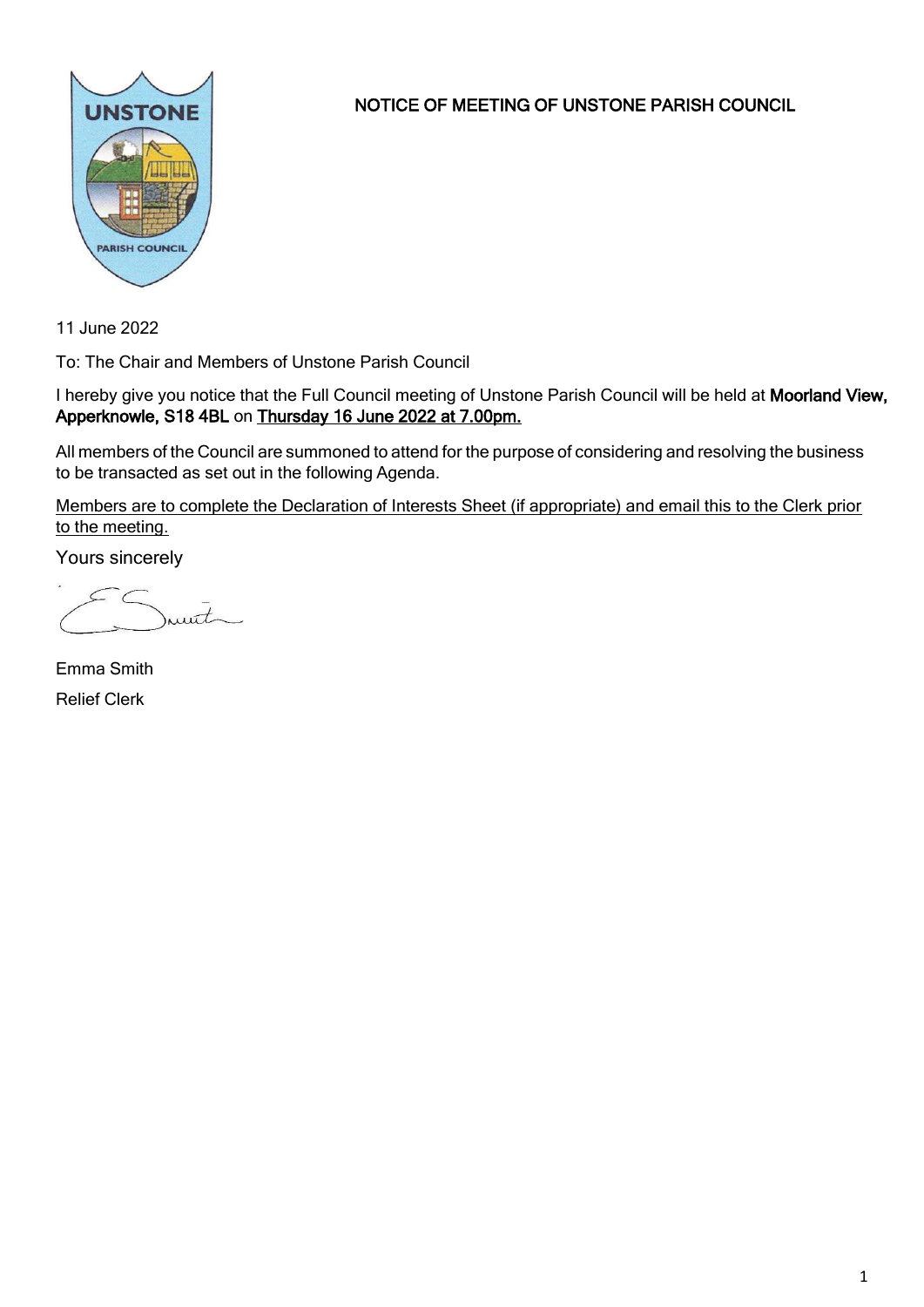### NON-CONFIDENTIAL

#### 1. To receive apologies for absence.

#### 2. Variation of Order of Business.

#### 3. Declaration of Members Interests and Requests for Dispensation

Members are requested to declare the existence and nature of any disclosable pecuniary interest and/or other interest, not already on their register of interests, in any item on the agenda and withdraw from the meeting at the appropriate time, or to request a dispensation. Please note that appropriate forms should be completed prior to commencement of the meeting.

4. Confidential Item – To determine which items, if any, on the Agenda should be taken with the public excluded. If the Council decides to exclude the public it will be necessary to pass a resolution in the following terms:-

"That in view of the confidential nature of the business about to be transacted, to consider a resolution to exclude the Press and Public from the meeting in accordance with the Public Bodies (Admission to Meetings) Act 1960, s1, in order to discuss the item."

#### 5. To confirm the minutes of the Council Meeting held on 19 May 2022

#### 6. **Reports**

9.

- (a) If the Police Liaison Officer is in attendance they will be given the opportunity to raise any relevant matter
- (b) If a County Council or District Council Member is in attendance they will be given the opportunity to raise any relevant matter.

#### 7. Chair's Announcements

#### 8. To note/discuss Clerks report/correspondence received

- (a) St Mary's Church correspondence regarding the Memorial Garden
- (b) DALC May and June 2022 Newsletter
- (c) PCC Anti-social behavior grant
	- (d) Peace Funerals Apperknowle discount no response
- 10. To note Dronfield Cycle Path no update
- 11. To discuss Tommy Figures Cllr Rogers to report
- 12. To discuss Dronfield Joint Burial Committee 15 June deadline for submissions
- 13. To discuss One Planet Matters/ Community Orchard Cllr Dale
- 14. To discuss Speed Indicator Devices (SID) in Unstone
- 15. To discuss flagpole at The Fred Hopkinson Memorial Hall

### 16. Caretakers report

To note caretakers report circulated to all Councillors

## 17. Responsible Financial Officer report

- (a) To approve the payment list for June 2022
- (b) To approve the bank reconciliations for 31 May 2022

## 18. Planning Application

- NED 22/00500/LB Alteration and extension to farmhouse and creation of new access into site (Revised scheme of 20/00340/LB)/ Listed Building at The Farm, Back Road, Apperknowle
- NED 22/00499/FLH Alteration and extension to farmhouse and creation of new access into site (Revised scheme of 20/00340/LB)/ Listed Building at The Farm, Back Road, Apperknowle
- NED 22/00492/FL Proposed 4 new stables, concrete yard and gravel area at Top Farm, Ash Lane,